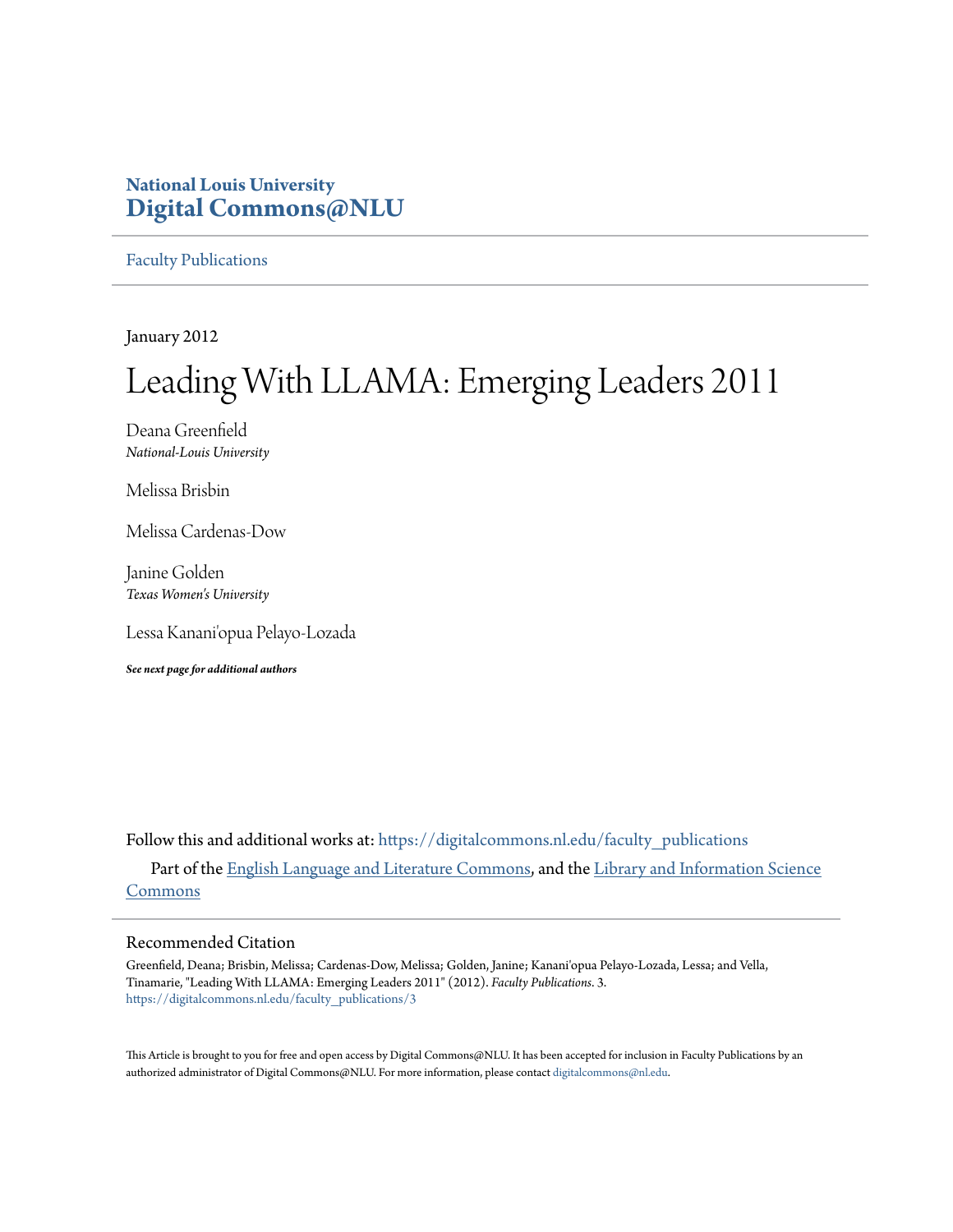#### **Authors**

Deana Greenfield, Melissa Brisbin, Melissa Cardenas-Dow, Janine Golden, Lessa Kanani'opua Pelayo-Lozada, and Tinamarie Vella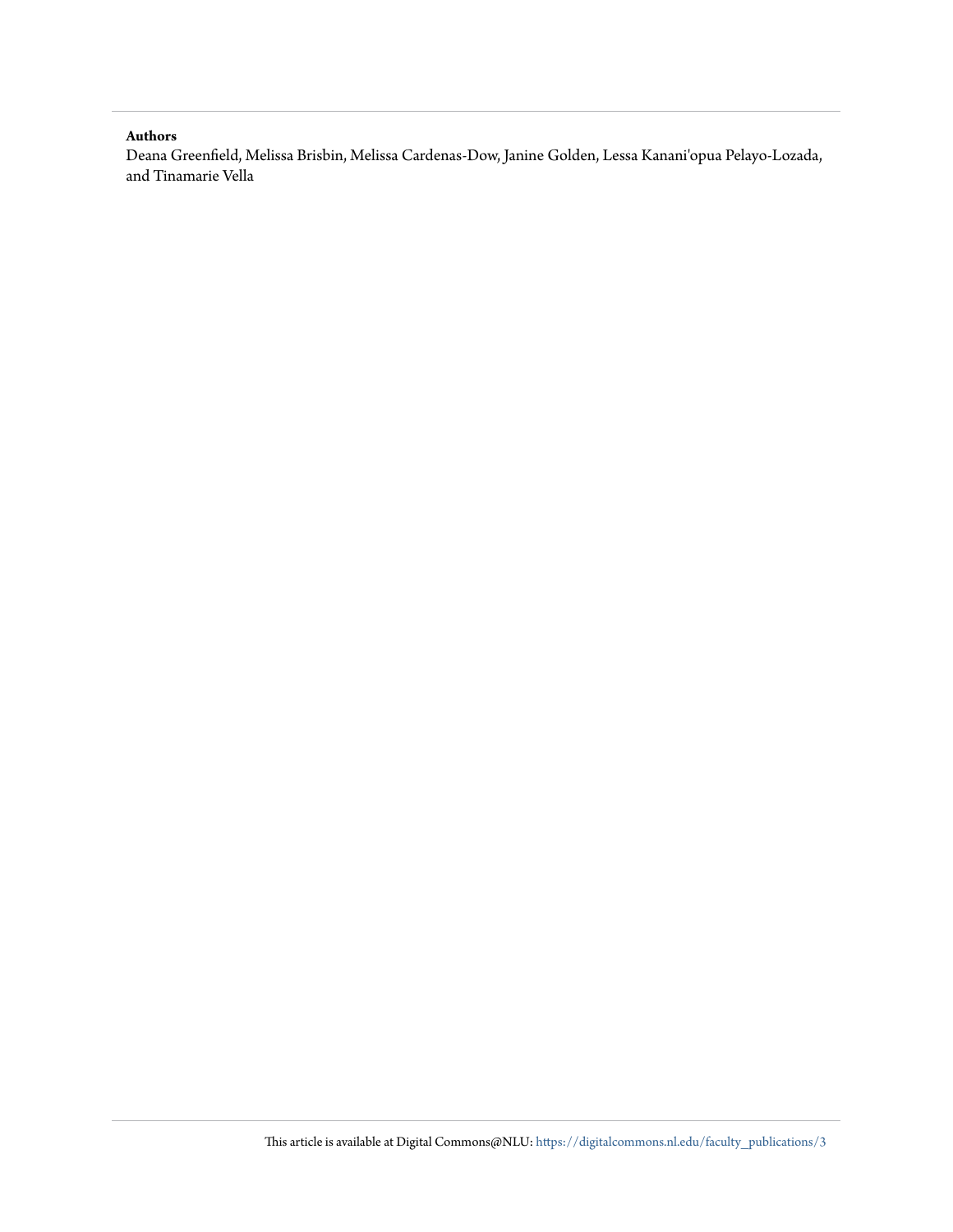# **Leading With LLAMA**

## Emerging Leaders 2011

Melissa Brisbin, Melissa Cardenas-Dow, Janine Golden, Deana Greenfield, Lessa Kanani'opua Pelayo-Lozada, and Tinamarie Vella

#### **Introduction**

*Emerging Leaders* (EL) is a leadership program designed by the *American Library Association* (ALA) with the goal of guiding men and women who are relatively new to librarianship, providing an opportunity to come together through group work, and to develop strategies and methodologies to perform specific tasks. Participants also learn from peers and members of ALA about the value and importance of good leadership skills and how they can apply that knowledge to librarianship.

#### **Who We Are**

In October of 2010, LLAMA, the Library Leadership and Management Division of ALA, agreed to sponsor two emerging leaders as it has done in many previous years. LLAMA's Executive Committee first suggested names of LLAMA individuals fitting the EL criteria, and then voted on two candidates. These candidates met in January 2011, at the *ALA Midwinter Meeting* in San Diego, along with the new class for the first time. For LLAMA's project, *Project N,* these five librarians were brought together:

**Melissa Brisbin** is the Department Head of Technology and Senior Librarian for the *Cape May County Library System* in Cape May, which is in Southern New Jersey. She served as Chair for the *New Members Round Table* (NMRT) Midwinter Social for 2012, is a current member of the *New Jersey Library Association - IT Division*, and participates in the *Library Leadership and Management Association - Association of College and Research Libraries* (LLAMA-ACRL) 2013 Joint Presidential Program Committee. She has also recently spoken on librarianship topics to the NJLA Adult Services Forum, LLAMA's Midwinter conference, NJLA Microconferences, and Handheld Librarian.

**Melissa Cardenas-Dow** works as an Outreach/Reference Librarian at *University of Redlands Armacost Library* in Southern California. She is also serving as a member of the Continuing Education Committee of the *North American Serials Interest Group* for 2010-2013. Melissa serves as the Library Leadership and Management Association's representative to the *Association of Specialized & Cooperative Library Agencies' Accessibility Assembly* for 2012.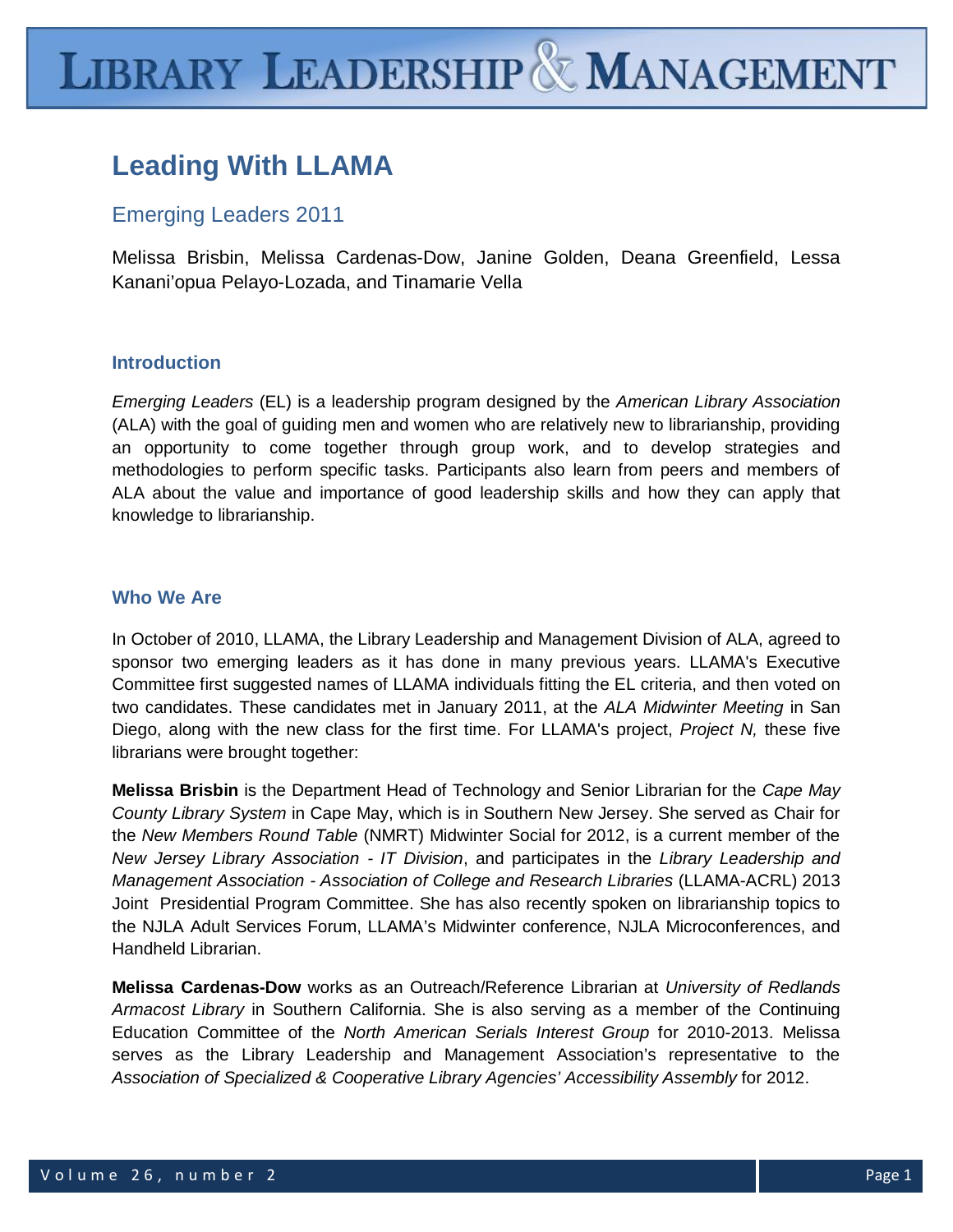**Deana Greenfield** is an Assistant Professor at *National Louis University Library* in Chicago, IL. She previously held the position of Library Program Manager for the *NLU Center for Teaching*  through Children's Books and served as General Secretary for the *United States Board on Books for Young People* (USBBY). In 2008 she was named an *American Library Association Spectrum Scholar*. She is an *American Library Association* (ALA) Discovering Librarianship field recruiter and currently serves on the *Association of College and Research Libraries* (ACRL) Instruction Section Program Planning committee.

**Lessa Kanani'opua Pelayo-Lozada** is a Part-Time Young Readers Librarian at *PalosVerdes Library District* and Part-Time Teen Librarian at *Redondo Beach Public Library* in Southern California. Lessa is the Secretary of the *Asian Pacific American Librarians Association* (APALA) and Co-Chair of the *Family Literacy Task Force* which created and maintains the program *[Talk](http://www.talkstorytogether.org/)  [Story: Sharing Culture, Sharing History](http://www.talkstorytogether.org/)* with the *American Indian Library Association* (AILA). Lessa is also a co-author of *Hawaiians in Los Angeles* from Arcadia Publishing.

**Tinamarie Vella** works at the *City University of New York* (CUNY) *Graduate School of Journalism Research Center*. Before coming to CUNY, she worked at the *New York City Department of Youth and Community Development*, *Reading and Writing Center at Kingsborough Community College* and the *New York Society Library*. Currently, she is on the *New Members Roundtable* (NMRT), President's Program Planning Committee and *Library Leadership and Management Association* (LLAMA) Task Force on Leadership Education for 2011-2012. She currently serves as the Upcoming Subcommittee Chair & New Member Conference Programmer for the *New Member Engagement Subcommittee* of the *New York Library Association* (NYLA) and also the legislative representative for *NYLA Section on Management of Information Resources and Technology* (SMART).



Figure 1: 2012 Emerging Leaders showcasing our results at a poster session at 2011 ALA Annual Conference in New Orleans, LA.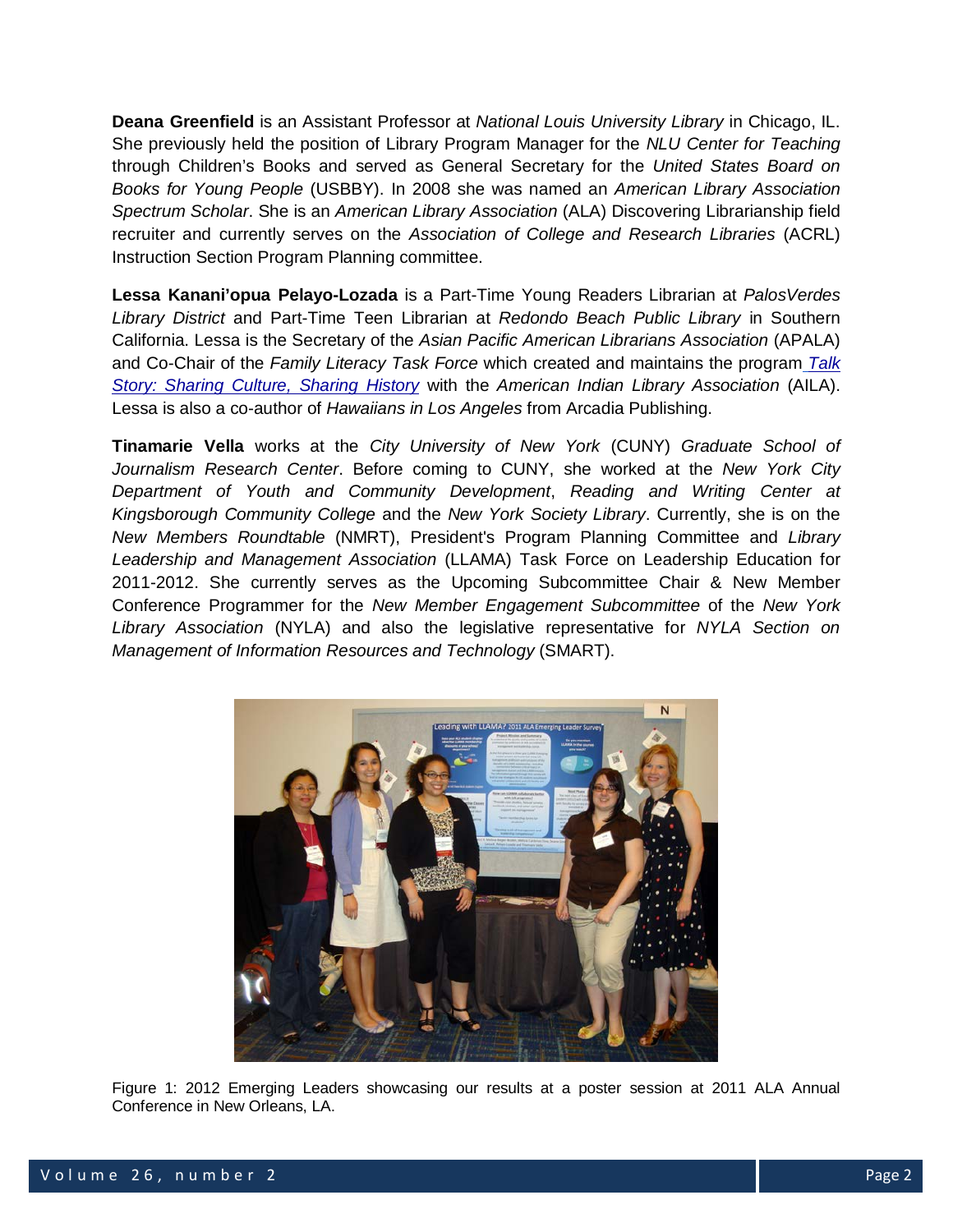#### **A 3-Year Initiative: Collaboration with Graduate LIS Schools**

LLAMA's mission is to encourage and nurture current and future library leaders, and to develop and promote outstanding leadership and management practices. Based on this mission, LLAMA President Janine Golden, serving as Member Guide, and Kerry Ward, LLAMA Executive Director serving as ALA Staff Liaison, created this Emerging Leader Project as a three-year initiative to explore the quality and quantity of LLAMA promotional materials, resources, and professional services as well as their impact on Library and Information Science faculty and students. LLAMA was curious to know if its current marketing strategy was reaching LIS faculty and future library professionals. Questions were concerned with whether or not members of the library profession understand LLAMA's mission and the sheer amount of resources available through membership in the organization; and if newer generations of library professionals interested in leadership and management have needs that are not currently being addressed by the organization. These are some of the larger questions that LLAMA hopes to answer in the work of three consecutive Emerging Leader classes. Through the leadership of Janine Golden and Kerry Ward, the multi-year LLAMA Emerging Leaders project will culminate in new strategies for LIS student recruitment and greater collaboration with LIS schools - a main goal of Dr. Golden's presidency.

#### *Project N***: Scope and Approach**

Our expected outcomes for this project were: 1) to compile data and costruct a database on current LIS graduate courses in management and leadership; 2) to create and manage a survey of course instructors/contacts; and 3) to showcase results at poster session at the ALA Annual Conference in New Orleans, LA on June 24, 2011. In order to achieve these outcomes, our group of Emerging Leaders began by creating a survey that would gather information on current LIS/MLIS graduate courses based in library management and leadership in ALA accredited colleges and universities throughout the United States. We selected our groups of professors to survey based on location and frequency of courses. We compiled the data nationally, using the ALA-accredited institution map as a guide. We contacted each college to verify institution information, and to receive a proper contact who taught library management and/or leadership courses in the LIS program and who would serve as our contact for leadership and management courses. The survey was sent to the designated contact for leadership and management courses at the respective library schools, the survey was to be completed anonymously by an assigned deadline. We did however; ask for instructors to list their names if they were willing to assist us with years two and three of the project.

#### **Survey and Results**

Of the total number of surveys sent (157), we received a response rate of 29% (47). In the beginning of the survey we asked general questions, such as student statistics, program specific questions, and courses taught. The majority of respondents (47.8%, 22) taught 25 to 75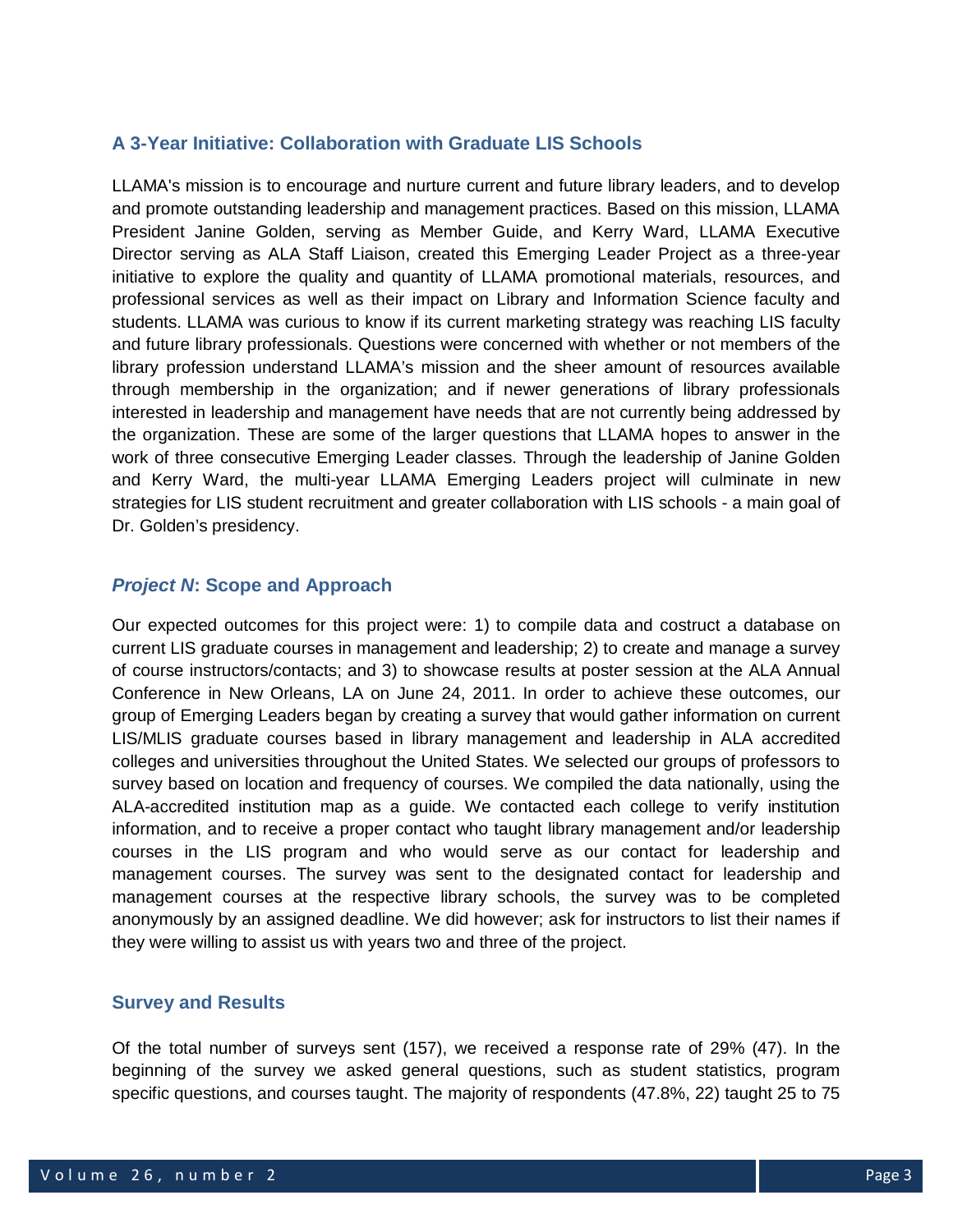students during the course of one academic year, followed by 21.7% (10) of respondents teaching less than 25 students. These classes were primarily taught face to face (41.3% 19)) or online 23.9% (11). Not far behind online courses though were hybrid classes, a combination of online and face to face components with 21.7%(10) of respondents teaching these types of classes.

The names of management-type courses in the Library & Information Science programs surveyed varied greatly and ranged from Management of Information Agencies to Administration of School Library Media Centers. The majority of classes were taught within their respective LIS or IS departments with two respondents teaching LIS students management courses in the Education Department of their respective schools.

The primary areas of focus in these management classes were: supervision, personnel and labor management; project management, budgeting, and planning; and Internal/external communications. The area of focus with the least response in the survey was "Continuing Education and Development".

In terms of the importance of professional organizations to librarianship, an overwhelmingly majority 97.7% (42) agreed that professional organizations were, in fact, important. The types of professional organizations professors discuss with their students are national organizations such as the American Library Association and state organizations such as the California Library Association. Most professors also discuss specific subject organizations like the Special Libraries Association with their students. Interestingly enough, while most professors see the importance of professional organizations and discuss them in their classrooms, these affirmations come with caveats. One of the most interesting responses to these survey questions regarding the importance of professional organizations was:

"This is a QUALIFIED yes. I think they are useful in sharing professional information, setting standards and guidelines, etc. I have been disappointed in amount of time, effort, and money that some of them (ALA mostly) spend on political and social issues that are not directly related to our profession."

This kind of response led us to suspect that these types of feelings towards professional organizations might be an issue so we asked professors, "What information or materials could LLAMA provide you with which would aid in the discussion of LLAMA in your course(s)?" Writein responses included:

- Provide case studies, factual surveys, textbook reviews and other curricular support on the different aspects of management
- Offer career assistance for entry-level newly graduated students
- Have easier membership forms for students
- Provide management related continuing education resources
- Develop a set of management and leadership competencies
- Membership brochures sent directly to core LIS and other departmental faculty who teach library management
- Set up a task force of LIS faculty and students to identify their needs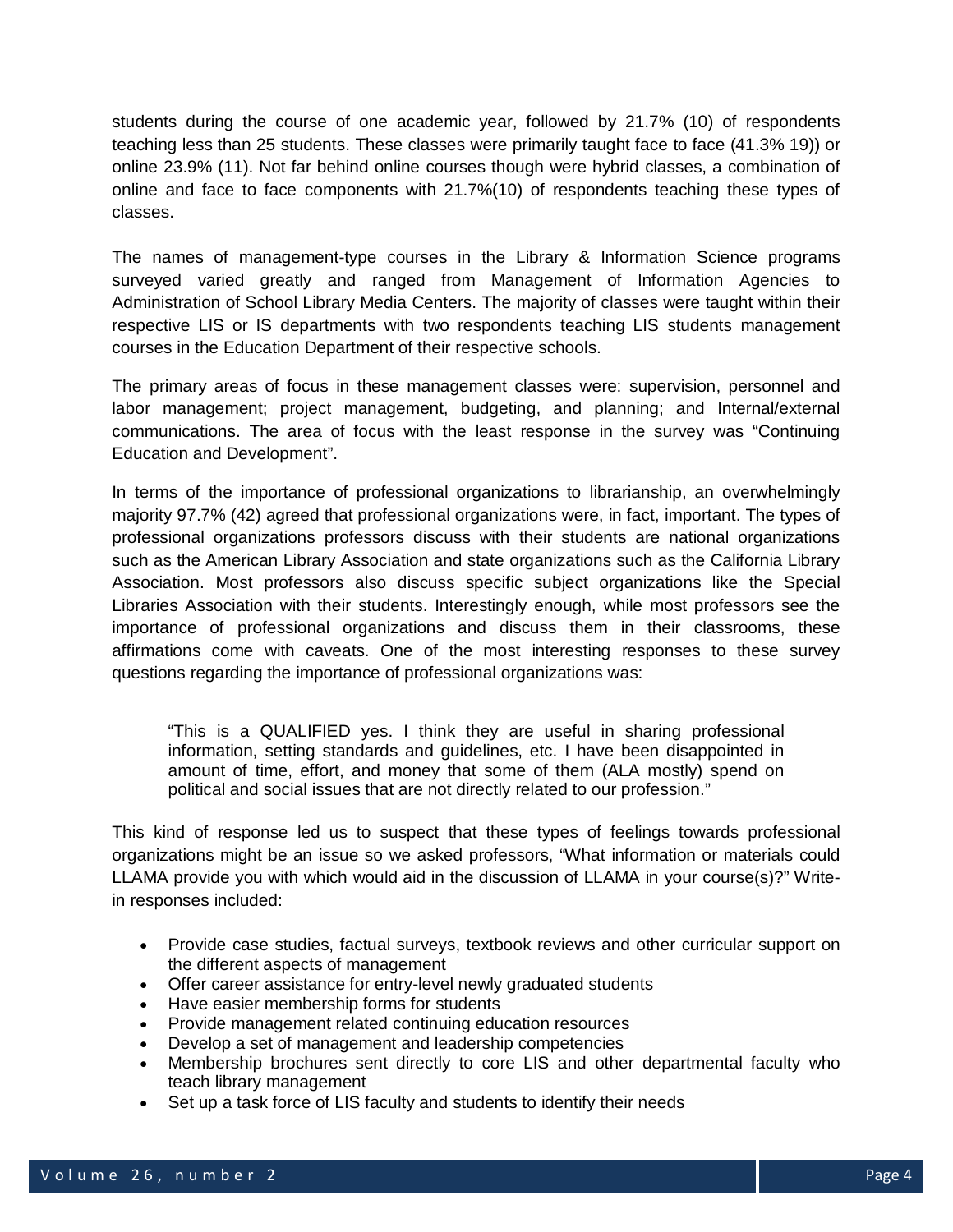Overall, it appeared that many of the LIS leadership and management professors surveyed (47, 29%) were unaware of the benefits of LLAMA membership for themselves or for their students. Many (59.1%, 26) of the professors were also unsure if their school or department advertised LLAMA membership student discounts as indicated in Figure 2. In addition, illustrated by Figure 3 is that just over half (22) of the professors that responded to this question mentioned the existence of LLAMA in their courses.



Figure 2: Leadership and management professors who were unsure if their school or department advertised LLAMA membership student discounts.



Figure 3: Just over half (22) of the professors who responded to this question mentioned the existence of LLAMA in their courses.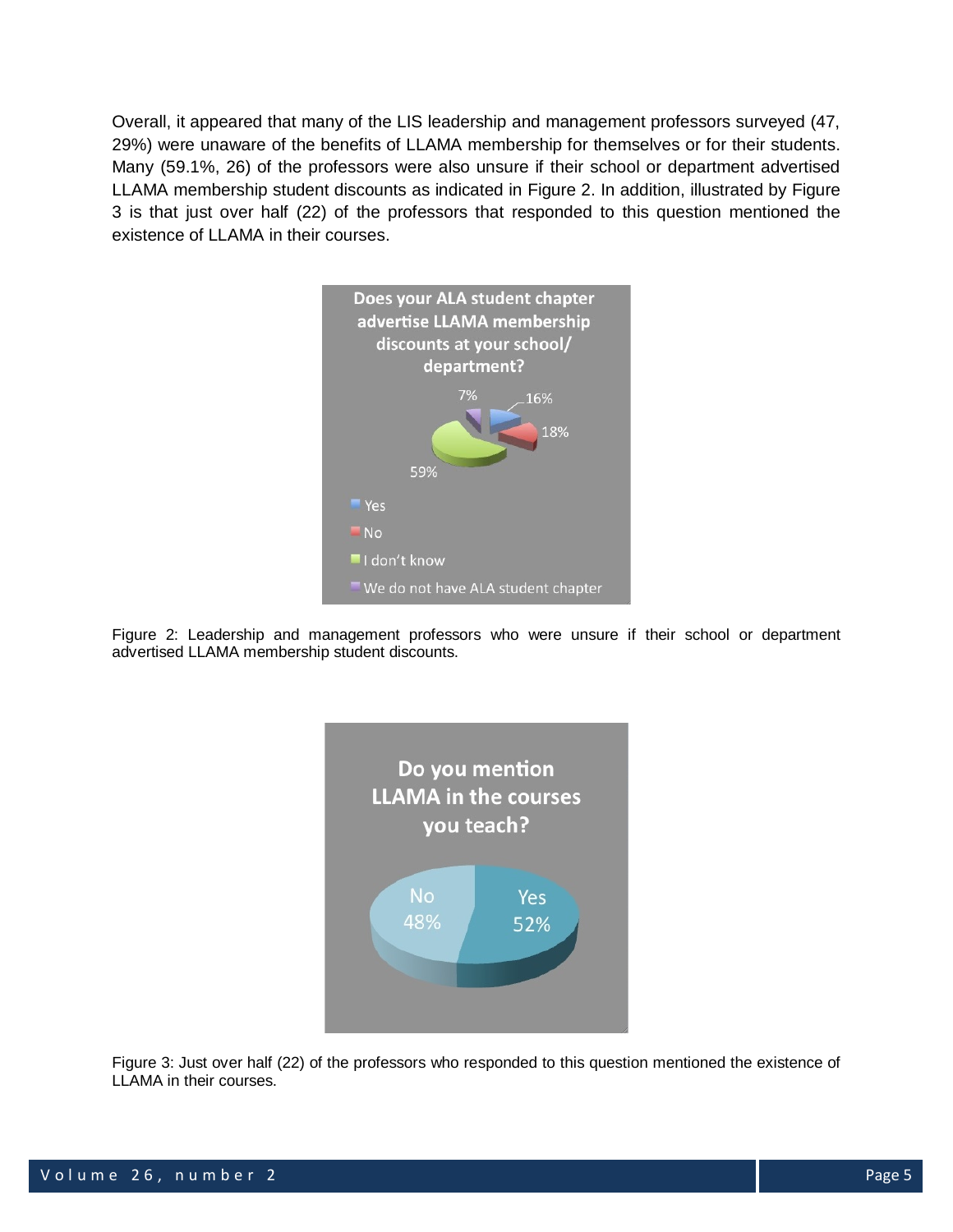One final set of questions that we did ask the professors was about their own membership in LLAMA. Of the 44 responses, 13 (29.5%) answered that they are current LLAMA members with 31(70.5%) not being a LLAMA member. Professors were asked if they were once a LLAMA member but are no longer and what caused them to no longer rejoin. A sampling of their answers follows:

- I've had my committee appointments in other divisions and round tables. I might have remained a member for the print publication. Even with an ALA membership, I still pay over \$200 each year in dues.
- Too many other divisions I need to belong to
- Cost
- To be honest I should also admit that LLAMA presentations and publications greatly varied in quality back in the day when I was an academic library administrator
- Heavily academic libraries in focus of content, workshops, etc. Not enough focus on other types of libraries (special, public and school).
- Less relevant

We believe that the data collected in our survey are indicative of the feeling amongst LIS professors that is that LLAMA's participation in the growth of leaders from the student level is not as obvious as it should be. The responses on how to improve LLAMA's awareness within LIS schools and departments will be important in tackling the next two phases.

#### **Looking Ahead: LLAMA ALA-Emerging Leaders 2012 and 2013**

Along with the completion of the survey analysis and evaluation study conducted by the 2011 cohort of ALA Emerging Leaders is the conclusion of the initial phase of the LLAMA project to determine the best ways that LLAMA can collaborate with LIS schools in nurturing and promoting leadership and management concepts and skills among LIS students. The 2011 group focused on surveying faculty and management course instructors in ALA accredited programs within the United States. The survey focused primarily on the leadership and management topics and skills most significant to instructors and instructor awareness of how well these aligned with LLAMA's offerings.

The baseline provided by the 2011 cohort can be built upon by the subsequent groups of Emerging Leaders. The 2012 group *(Project L*) is currently working on the second phase of the project, which includes working with LIS faculty, many of who had expressed interest and willingness during the initial phase. Together, they will create and administer a survey to ALA member students enrolled in management and leadership courses. Their aim is to determine the level of student awareness of LLAMA offerings, as well as their knowledge of the types of services and products they anticipate will be the most useful to them as new professional librarians.

The third phase of the project, yet to be submitted by LLAMA and approved by the ALA Emerging Leaders selection committee, is slated for the 2013 cohort. Should it be approved as a project, the 2013 LLAMA ALA-Emerging Leaders team will work with other ALA units, such as